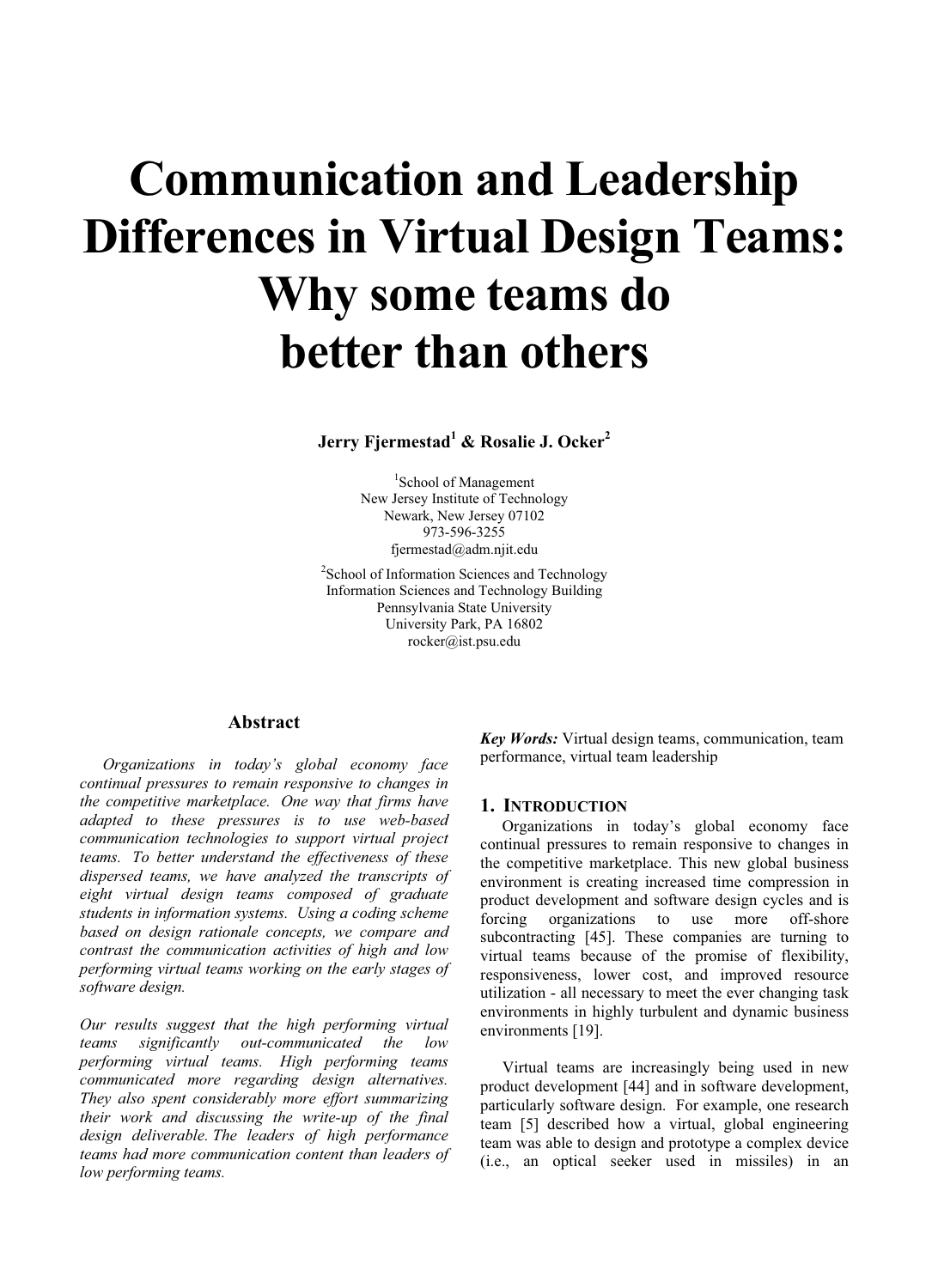unprecedented six months. The team accomplished the majority of work using asynchronous communication technologies.

Virtual teams link people and activities across organizational boundaries. They tend to be ad-hoc, where members are assigned to the team for the duration of a project and bring together divergent perspectives, skills and talents of people to accomplish organizational objectives such as complex problem solving. These virtual teams are composed of geographically dispersed knowledge workers who communicate [22] and collaborate using advanced information and communication technology [42] [50] such as email or computer conferencing, to complete projects [19].

As the ability to communicate electronically increases the number of relationships that the team can foster due to its ability to work in a global context also increases. Not all teams will be virtual, organizations will still utilize face-to-face teams (i.e. juries, legislative bodies) and combinations of virtual and face-to-face [26]. Leenders [25] suggests that the level of virtuality for some projects will vary over the lifespan of the project, and thus it is necessary to consider virtuality as a continuum.

Virtual teams may have a series of face-to-face meetings, but as Townsend [49] suggests, they may rarely meet. Contrary to this, several authors suggest that a true virtual team will be scarce [12] [13] [25]. They are temporary structures that are designed to accomplish a specific task.

Virtual teams have become the instruments that organizations use to deal with activities and challenges that cross time zones, physical boundaries, and cultures as well as organizational contexts [20]. Thus, virtual teams, supported by communication and information technologies, have emerged as a new organizational structure.

There have been many studies which have compared face-to-face teams with virtual teams or distributed teams [29] [30] [31] [44]. Schmidt [44] compared virtual teams to face-to-face new product development teams. The results suggest that the virtual teams made more effective decisions than the face-to-face teams.

Ocker [30] [31] and Schmidt [44] suggest that the asynchronous computer – mediated - communication technology provided vital support to the virtual teams in terms of information exchange, recall and processing.

In another recent study on virtual teams [43] communication was stressed as an important part of team development and project execution. However, none of these studies evaluated task communication and effectiveness.

Tannenbaum [47] developed a complex team effectiveness models which includes task characteristics, work structures, individual characteristics, and team characteristics as input; team process and team interventions as throughput; and team change, team performance and individual changes as output. The bulk of the research on team effectiveness has focused on the input characteristics and on team interventions such as training and team building [14] [47]. The team processes (coordination, communication, decision making, and problem solving) have received considerable attention [10] [39] [40] however, as Hollingshead and McGrath [17] suggest how the team process is distributed over time and over the group's functions, modes, and tasks have been ignored. One study [46] investigated a way to improve a virtual team's communication in the early stages of group development using a dialogue technique. The technique included three phases: 1) introduction, where the team members introduce themselves; 2) group norm and procedure development, where they list what is considered good practices; and 3) shared understanding, where shared mental models are developed. The results suggest that the dialogue technique appears to give virtual teams a head start that they are able to maintain over time. However, there have been no studies that have investigated the task related communication of virtual teams and what makes one team "better" than another team. In other words, what distinguishes a high performing virtual team from a low performing virtual team in terms of task related communications? An exception to this is a recent study by Carte [3] who reported that the high performing virtual teams generated more messages than lower performing teams. This study was more interested in leadership behaviors and did not analyze the task communication patterns.

Qureshi, Liu and Vogel [40] reported that positive communication can bring about a shared understanding and effective collaboration. The lack of mutual knowledge and shared understanding among team members can hamper communication leading to poor decision quality and performance.

Within the domain of software development, we carried out a series of three experiments comparing teams working on the early stages of software design. Results of our previous studies indicate that these virtual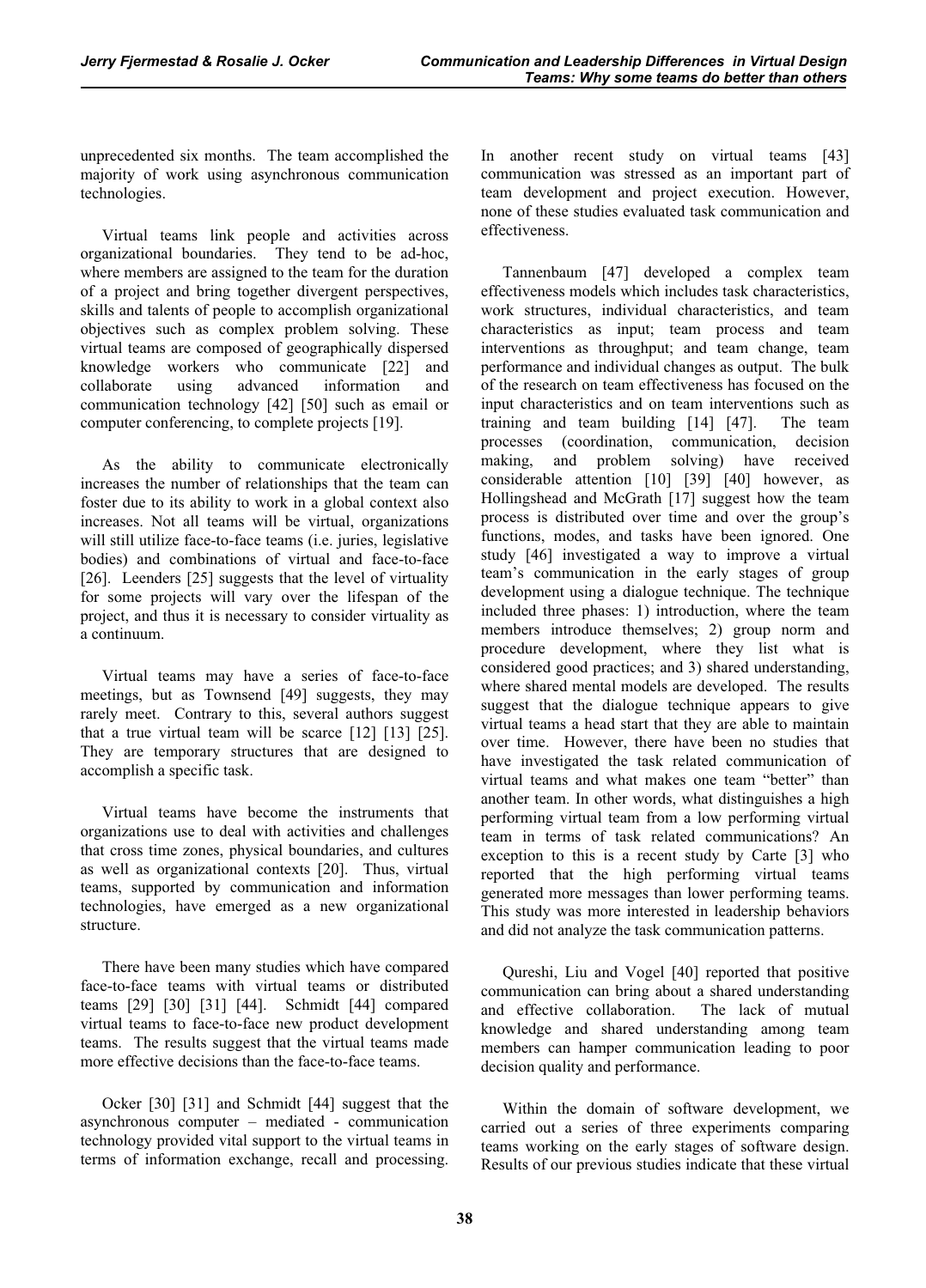design teams outperformed face-to-face teams in terms of both the quality of the resulting design and creativity of the design [29] [30] [31]. These studies reported results only pertaining to outcome measures; they did not report on aspects of the actual design discussions (task related communication) that produced the results.

The research presented in this paper extends our prior research by delving into the heretofore black box of the communication that groups engaged in to achieve their outcomes. Specifically, this paper presents results of a detailed content analysis of the computer-based communication transcripts for eight experimental virtual design teams: four high-performing virtual design teams are compared to four low-performing virtual design teams. These teams accomplished either all or the vast majority of their work by communicating virtually using a web-based computer conferencing system.

This paper presents results of an analysis designed to answer three specific questions.

- 1. Do high and low performing virtual design teams differ in terms of the number of communication messages and message length?
- 2. Do high and low performing teams differ in the content of their communications*?*
- 3. Do the leaders of the high and low performing team account for a greater difference in the number of communication messages and message lengths relative to the teams (the ratio of the leaders to the total team)?

# **2. HYPOTHESIS DEVELOPMENT**

## **2.1. THEORY - DISTRIBUTED COGNITION- INFORMATION PROCESSING**

Group information processing is the degree to which information, ideas, or cognitive processes are shared among the team members and how this sharing of this information affects both individual and team outcomes [6] [16]. This distributed cognition-information processing theory further suggests that sharing relates to a process activity that takes place within team members' working memory leading to a modification of shared knowledge. In virtual teams the information is the messages and their content. The sharing through distributed cognition is the assimilation, combining and understanding of the shared knowledge which leads to new knowledge or knowledge presented in a new way.

The distributed cognition theory [16] provides a basic framework for how teams work. Each team

member brings to each activity a network of ideas representing the individual's prior knowledge that is relevant to the task. As the activities continue members of the team share some of their ideas about the task and they process ideas shared by others. As these and other activities proceed the team may construct artifacts (models, diagrams, reports) of their interaction and develop a shared understanding. A leader (assigned or emergent) may monitor and comment on the team's performance further enabling the sharing of information. Thus, the distributed cognition theory suggest that team performance is the interaction of team member's ideas, the sharing and processing of these ideas, and a leader process of commenting and processing of the shared information. Further support for the distributed cognition theory comes from the experimental research, teams that developed a better shared model performed better than teams that did not [40] [46].

## **2.2. NUMBER OF COMMUNICATION MESSAGES AND MESSAGE LENGTH**

Most research involving computer supported teams focus on simple relationships between input and outcome variables [9] [10] [27]. Hackman and Morris [15] suggest that the key to understanding team effectiveness is to focus on the manner in which team members interact when working on a task. They view the team interaction process as a mediator of team inputoutput (i.e. performance) relationships. These interactions (i.e. communications, messages, comments, etc) include all observable interpersonal behavior occurring between two arbitrary points in time. Furthermore, observable team effectiveness can be influenced by affecting the coordination of the efforts of individual group members and by affecting the level of effort group members choose to expend working on the group task.

The research on team performance has primarily focused on how to improve performance [4] [24] and not on determining the salient differences between high and low performing teams. However, one study on face-toface hospital teams [37] reported that there are differences in communication frequencies between high and low performance teams. Basically, high performing teams have significantly more communication in the form of telephone calls, email, and informal discussions. Furthermore, a study of cross-functional project teams found that there were differences in communication volume associated with varying levels of performance [24]. They also suggested that there is a curvilinear relationship with regards to performance with email and face-to-face communication. Email under heavy frequency and quantity degrades performance due to search and storing anomalies. The authors argue that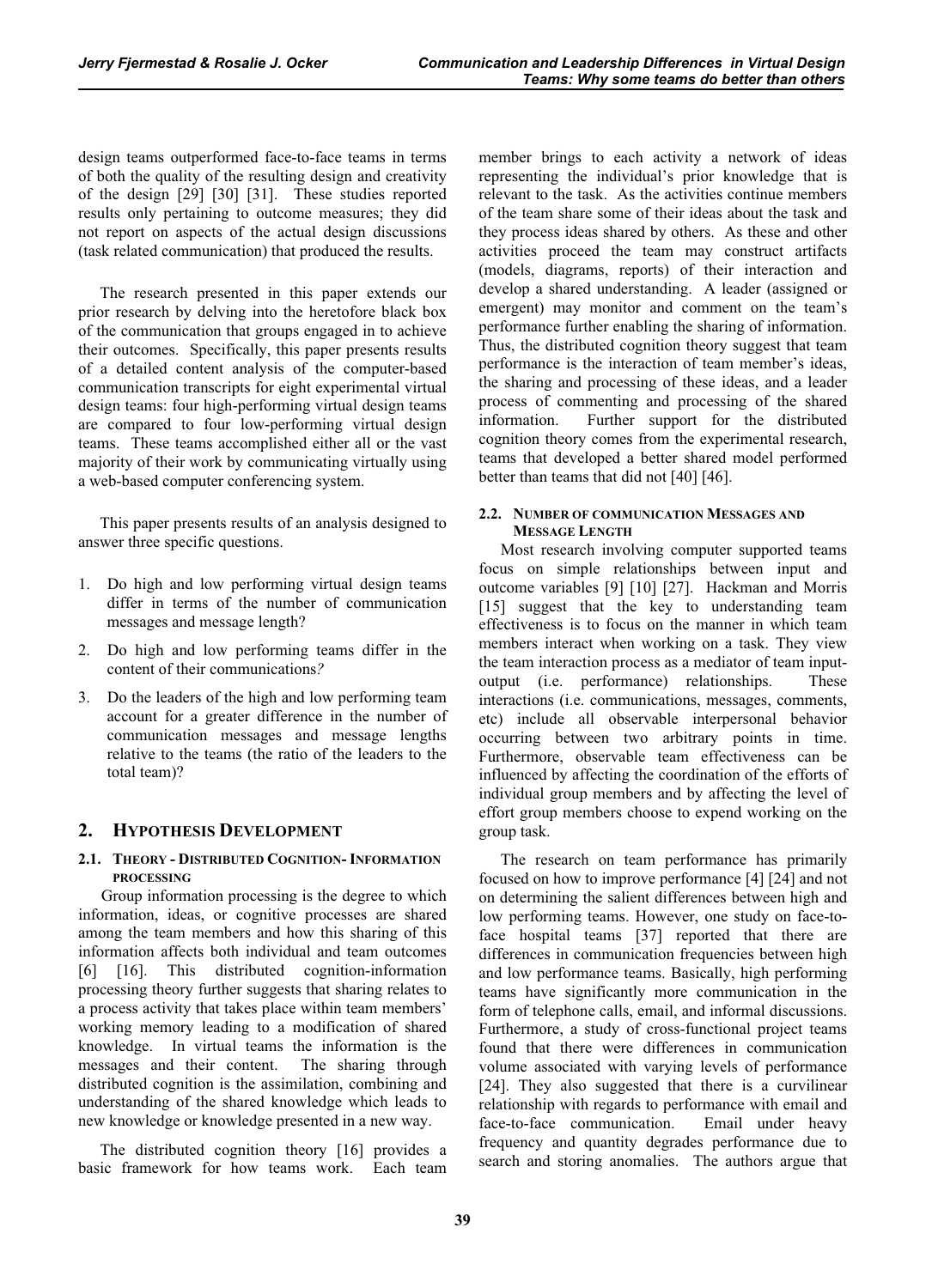when more frequent face-to-face communication took place (to the point of information overload) it indicated either confusion or conflict within the team about project goals, thus lowering performance Carte, Chidambaram, and Becker [3] reported that the high performing virtual teams generated more messages than lower performing teams.

Based on these findings the following hypothesis is presented pertaining to the number of messages and length of the message.

H1: High performing virtual teams will have a greater number of messages and have messages of a longer length (measured by the number of lines in each message) compared to low performing virtual teams.

## **2.3. MESSAGE CONTENT**

 Olson et al. [32] carried out a field study that analyzed ten traditional face-to-face design meetings from four projects in two organizations. These design teams were working on the early stage of software design where small teams of software engineers discussed how to design systems which would be built later, usually by others. Forty percent of the meeting time was spent discussing design, while 30 percent was spent assessing the teams' progress through walkthroughs and summaries. Coordination activities accounted for 20 percent of the work effort. Although the investigators did not measure performance of the design teams, these teams were from two well-respected firms in the area of software development and may be considered to be high performing teams. These team's communication profiles could be considered as a benchmark for how high performing teams design software.

 In an effort to improve the effectiveness of design teams a study was conducted with and without the support of communication technology [33]. In essence they created high and low performing teams by providing one set of teams with software. Results suggested that the teams using the software had higher quality designs but fewer design ideas. In terms of design activities, the unsupported teams had a different design profile (communication pattern on alternatives, clarifications and other design issues) than the supported teams. From these findings Olson et al., [32]; Olson et al., [33] we speculate that high and low performing teams will differ in the content of the communications they exchange. It is hypothesized that:

H2: High performing virtual teams will have a different profile of communication (message) content compared to low performing teams.

## **2.4. LEADERSHIP**

 The presence or absence of leadership can have an effect in a virtual environment [1]. From Hackman and Morris's [15] point of view, leadership affects coordination. Leadership has the potential to interact with the communication and information technology features to effect changes in group processes and outcomes [11]. In this respect, leaders create involvement by creating straw polls, listening to feedback, synthesizing them and incorporating the feedback into written documents and summaries, accessible to all team members [21]. Thamhain [48] suggests that effective project leaders are social architects who understand what coordination is and foster a climate of active participation. Edmondson et al. [7] further suggests that effective teams have effective leaders who actively facilitate the sharing of specific information. Griffith and Neale [12] suggest that there is a positive relationship between group performance and additional managerial efforts (e.g. leadership behaviors focused on group task, procedural and social/relational processes). Yoo and Alavi [51] suggest that emergent leaders send more and longer messages than their team members. Further, these leaders sent a greater number of task-oriented messages related to logistics and coordination that that of nonleaders. This is further supported in another study [2] which suggests that leaders of innovative (creative) teams engage more in role making behaviors which include finding ways to increase communication and synergy. Carte, et al. [3] suggests that there is a positive correlation between leader involvement and performance. They further suggest that leadership behavior type is producer/monitor which is a coordinating type of behavior. Thus, it is hypothesized that:

H3: The leaders of high performing teams will have a greater number of messages and longer messages compared to the leaders of low performing virtual teams.

H4: The leaders of high performing teams with have a different pattern of communication that that of the leaders of the low performing teams.

H5: The leaders of the high performing teams will summarize the communication to a greater extend than the leaders of the low performing teams.

# **3. METHOD**

 The research hypotheses were tested by analyzing the computer conferencing transcripts of the highest and lowest performing virtual design teams from an experiment [29] by means of a content coding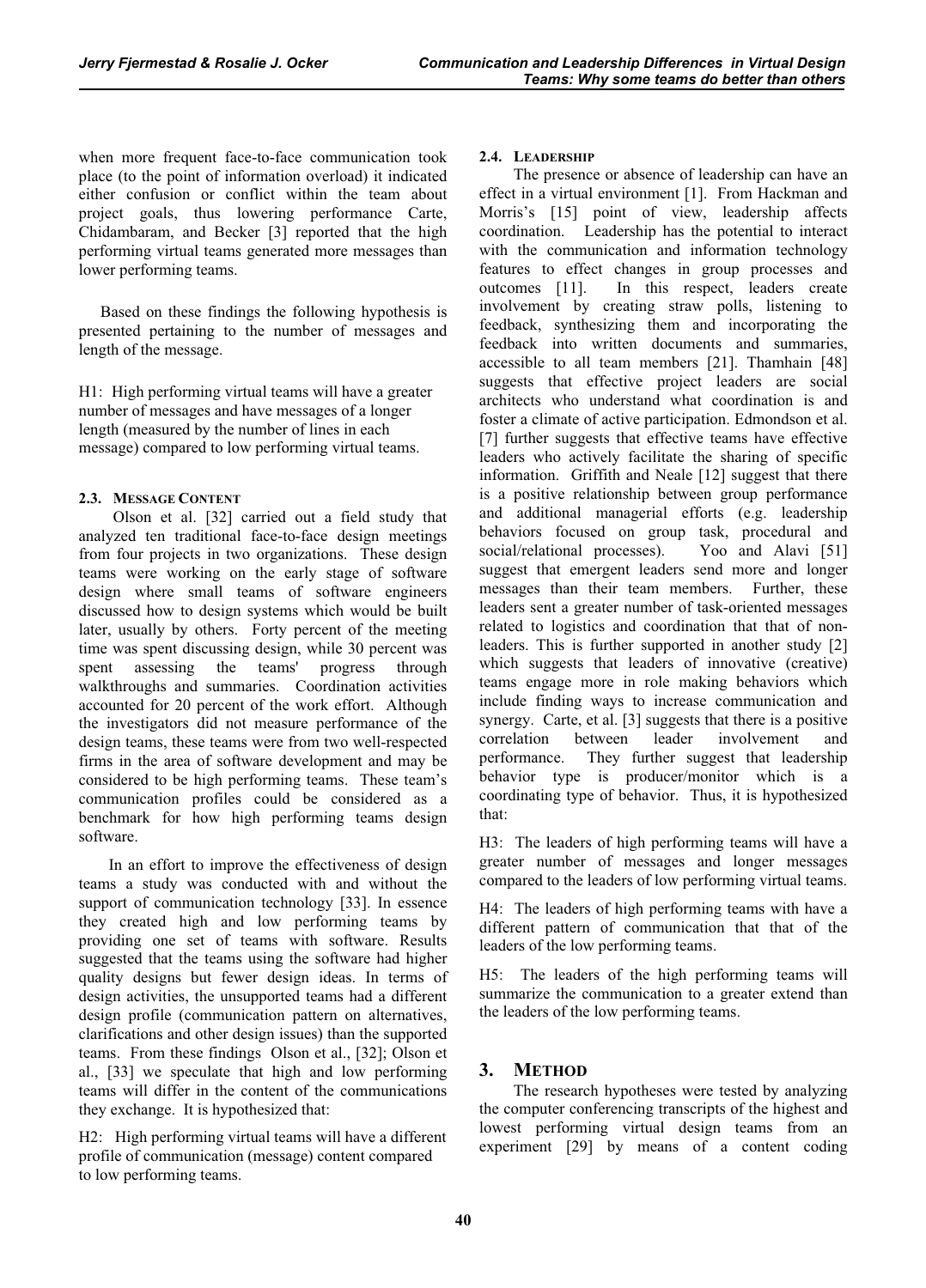classification scheme developed by Olson et al. [32]. These procedures are described briefly.

#### **3.1. DATA SAMPLE - THE HIGH AND LOW PERFORMING VIRTUAL TEAMS**

In this section we will describe the data sample, the basic procedures used to collect that sample and then and how we measured and coded the data. Figure 1 shows the research method for this study. The original study compared three levels of communication mode (asynchronous, combined, and face-to-face) on creativity and quality of virtual teams working on a decision making task. It was noted during the data analysis of this experiment that there was an interesting phenomena taking place some teams outperformed other teams in terms of creativity and quality. Thus, we decided to conduct a more detailed analysis of this observed phenomenon. The two highest and two lowest rated teams in terms of quality and creativity from the original study, in each of the asynchronous and combined conditions were selected. This study then consists of two conditions, high performing teams and low performing teams with a data set consisting of eight groups. The face-to-face condition was not included because there was no electronic or audio transcript or recording of their meetings to analyze. This polar sampling strategy was employed with the intent of making differences between the high and low groups as 'transparently observable' as possible [8] [35]. The sampling approach as well as the number of cases selected in this study is consistent with other research on virtual teams [18] [36].





As a result of this process, teams 9, 10, 20 and 36 were selected as the high performing teams while teams 8, 12, 26, and 33 were chosen as the low performing teams (see Table 1). The quality means were 5.9 for the high performing teams versus 3.5 for the low performing teams. The results on creativity reveled a mean of 6.4 for the high performing teams versus 4.4 for the low performing teams. A t-test analysis showed significant differences in the judges' ratings of quality and creativity between the high performing and

low performing teams on both creativity ( $t= 6.8$ ,  $t(6)$   $_{\alpha=0.001}$ ) and quality ( $t= 3.3$ ,  $t(6)$  <sub> $\alpha=0.01$ </sub>). There were no significant differences within the high and low performing teams in terms of both quality and creativity. These results support our decision to merge teams from the two virtual conditions (i.e., asynchronous and combined) for purposes of analyzing the asynchronous, web-based communications of the high and low performing virtual teams.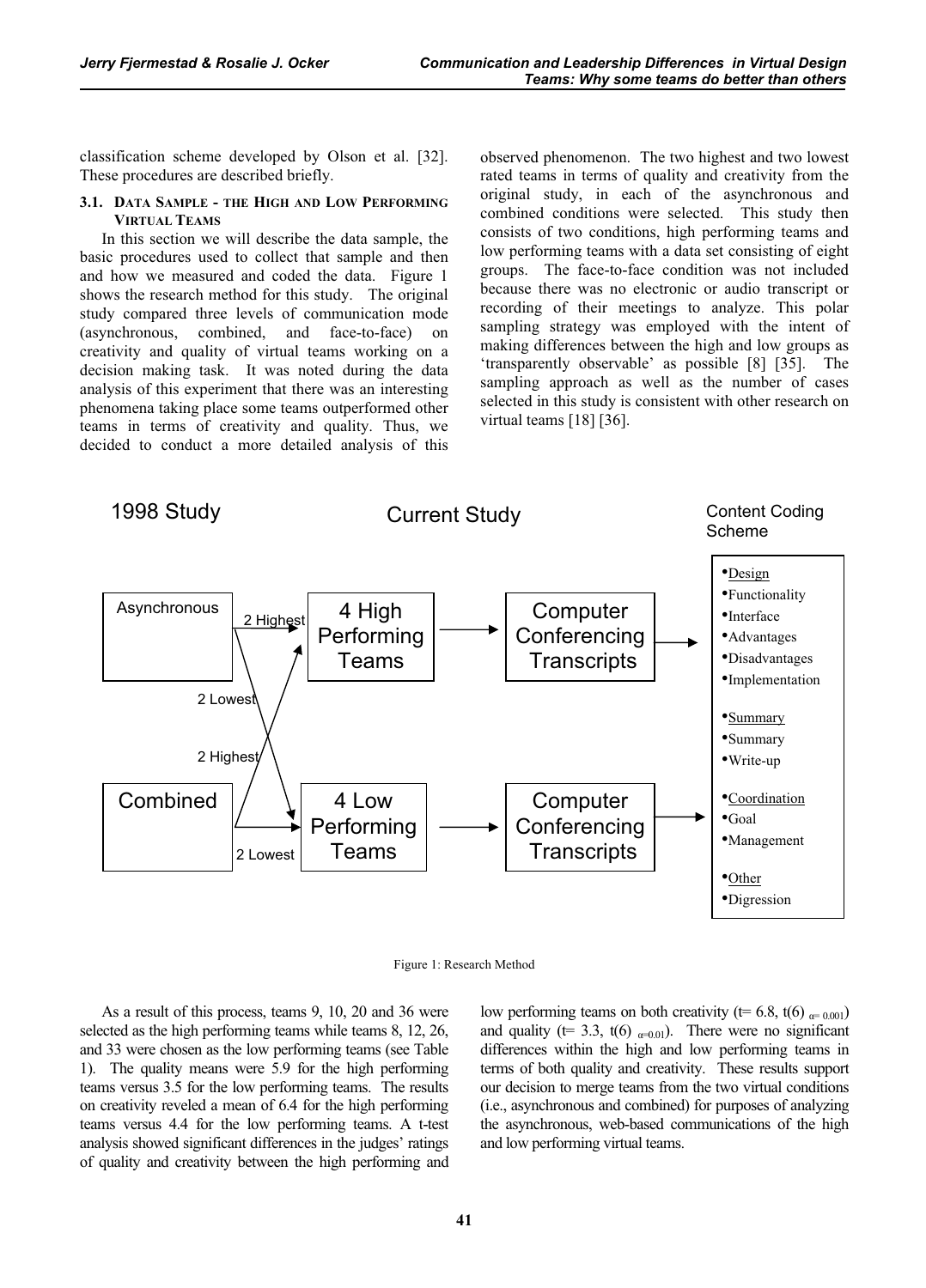| Communication<br><b>Mode</b> | Team | <b>Number</b><br><b>of</b><br><b>Subjects</b> | Quality<br>Rating<br>$(1-7)$ | Creativity<br>Rating<br>$(1-7)$ | Number of<br><b>Messages</b> | <b>Message</b><br>Length<br>(No. Lines) | Average<br>Lines per<br><b>Message</b> |
|------------------------------|------|-----------------------------------------------|------------------------------|---------------------------------|------------------------------|-----------------------------------------|----------------------------------------|
| <b>High Teams</b>            |      |                                               |                              |                                 |                              |                                         |                                        |
| Asynchronous                 | 10   | 6                                             | 5.5                          | $\mathcal{I}$                   | 50                           | 442                                     | 8.8                                    |
| Asynchronous                 | 36   | 6                                             | 6                            | 6                               | 100                          | 842                                     | 8.4                                    |
| Combined                     | 9    | 6                                             | 6                            | 6.5                             | 44                           | 689                                     | 15.7                                   |
| Combined                     | 20   | 5                                             | 6                            | 6                               | 38                           | 409                                     | 10.8                                   |
| Means                        |      |                                               | 5.9                          | 6.4                             | 58                           | 596                                     | 10.3                                   |
| <b>Low Teams</b>             |      |                                               |                              |                                 |                              |                                         |                                        |
| Asynchronous                 | 12   | 6                                             | 2.5                          | 5                               | 34                           | 287                                     | 8.4                                    |
| Asynchronous                 | 33   | 6                                             | 3.5                          | 4.5                             | 35                           | 280                                     | 8.0                                    |
| Combined                     | 8    | 6                                             | $\overline{4}$               | $\overline{4}$                  | 48                           | 231                                     | 4.8                                    |
| Combined                     | 26   | 5                                             | $\overline{4}$               | $\overline{4}$                  | 62                           | 420                                     | 6.7                                    |
| Means                        |      |                                               | 3.5                          | 4.4                             | 45                           | 304                                     | 6.8                                    |

Table 1: Data from Ocker and Fjermestad (1998) Experiment

## **3.2. PROCEDURES: CONTENT CODING SCHEME**

 Following from Figure 1, the electronic transcripts of the virtual teams were analyzed for differences in content of communications using a detailed coding scheme [32]. They based their coding scheme on an analysis of the communication of design teams and incorporated design rationale concepts [28] as well as group management activities [38].

Their primary focus was on the problem solving aspects of design, which they viewed as a form of argumentation. Various design *issues* are raised; for each issue, *alternatives* are presented and discussed. *Criteria* are then used to decide upon an alternative. Coordination activities related to organizing the work of team members fall into *goal, project and meeting management* categories. Other recurring categories include *summaries, walkthroughs and digressions*. Olson et al. [32] also used a category called *clarification* to code the explanation of ideas. Finally, they used a category called *other* to capture those comments that did not fit into any other category.

For ease of comparison and to help clarify relationships among the coded data, we created four composite categories from the eleven previously described coding categories: *design, summary, coordination*, and *other*. (These are comparable to composite categories used in the Olson et al. [32] coding scheme.) The *design* composite category consists of the summation of the coding categories of functionality, interface, advantages, disadvantages and implementation. The *summary* composite category consists of the summation of the summary and write-up coding categories. The *coordination* composite category consists of the goal and management coding categories, while the *other* composite category is the summation of the digression and other coding categories. Also, since we were coding the transcripts resulting from asynchronous discussions, we did not use the *meeting management* category, but rather, coded all statements having to do with team management into one general *management* category. Our teams did not participate in walkthroughs per se, but in a similar fashion to the Olson et al. [32] design teams, generated segments of their team report for other team members to review. Therefore, we replaced their *walkthrough* category with the *write-up* category.

 The second author modified and refined the coding scheme as described above by coding the transcripts of two teams. Two research assistants were trained to use the coding scheme. They also coded the same two teams as the second author. Together, the two research assistants met with the second author to compare their individual coding sheets for each team. Differences in coding were discussed until consensus was reached. The two research assistants then coded the remaining groups, meeting weekly to discuss the coding results of each group and to resolve differences. The coding scheme proved precise and relatively easy to use. Basically 100% agreement was reached; there were a few minor discrepancies when comparing their individual coding sheets for each group, all resolved to 100% agreement.

## **3.3. MEASUREMENT: NUMBER OF COMMUNICATION MESSAGES AND MESSAGE LENGTH**

The dependent variables examined in this study were designed to measure the constructs of the number of messages and the message length. The communication measures include the number of messages sent by each virtual team, the length of these messages as measured by the number of lines and the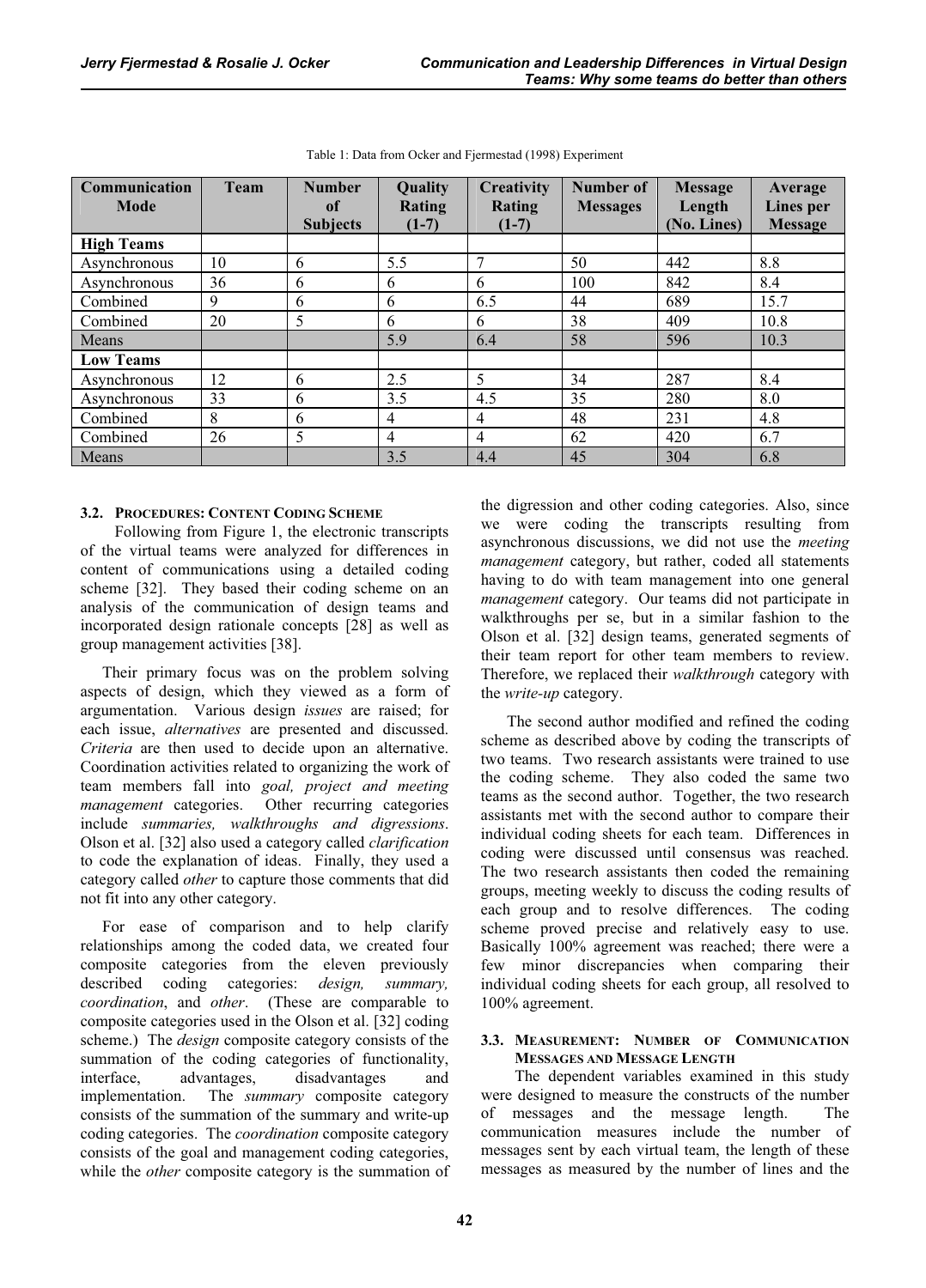ratio of lines per message. Based upon a detailed analysis of over 200 experiments [10] these dependent variables are measures of effectiveness in a sub-category of communication. For leadership, the measure of the communication construct is the ratio in percentage form of the leader's frequency and quantity of communication to that of the total teams'. The content of communication is the number of comments in each of the communication categories as defined above. The leader's profile is the ratio in percentage form of the leader's quantity of communication to that of the total teams' by category.

## **3.4. METHODS FROM OCKER AND FJERMESTAD (1998)**

**3.4.1. SUBJECTS:** Subjects consisted of graduate students in computer science or information systems at the New Jersey Institute of Technology. For their participation, all subjects received course credit. The majority of subjects had course work and/or job experience directly relevant to systems design. There were no significant differences in age, work experience or computer experience. Team size ranged from 4 to 7 persons. Subjects were scheduled to meet based on availability for scheduled sessions and randomly assigned to a treatment condition.

**3.4.2. TREATMENT CONDITIONS AND TASK:** All teams worked for a two-week period to produce a written report describing the requirements and high-level design for a Computerized Post Office [33]. The independent variable was communication mode with three levels (asynchronous, combined, and face-to-face). One set of virtual teams, which we refer to as the asynchronous teams, were instructed to work entirely asynchronously while a second set of teams, which we call combined, had a face-to-face meeting at the beginning and end of the experiment  $(1 \text{ and } \frac{1}{2} \text{ hours}, \text{ each})$  and were instructed to communicate between these two meetings solely through asynchronous means. The third set was face-to-face teams which met at the beginning of the experiment for 1 and ½ hours and again at the end of the experiment. This set of teams was not permitted to have any communication at all between meetings. All groups had a leader who volunteered for the role at the end of the training session, sometimes with encouragement from the facilitator. The leaders were informed that they could delegate assignments to other team members provided that other team members agreed. Each leader was responsible for ensuring that his/her group submitted a formal report at the end of the two-week experimental time period.

**3.4.3. PROCEDURES:** The combined and asynchronous teams were instructed to communicate electronically using a computer conferencing system called Web-EIES developed at the New Jersey Institute of Technology.

Web-EIES is designed to support asynchronous communication through a world-wide-web interface; there are no "chat" facilities (see [29] [30]). An electronic transcript was collected from each virtual team.

In order to evaluate the effectiveness of the teams, a panel of expert judges rated each team's design report, using a seven-point scale, in terms of both its overall quality of design solution as well as the level of creativity displayed in the solution. A total of 8 asynchronous teams and 11 combined teams were included in the original study. Overall, in terms of creativity, asynchronous teams were rated significantly higher than combined teams  $(5.88 \text{ vs. } 5.18, \text{ p} = .02)$ . However, concerning quality, no significant differences were found between the asynchronous and combined teams (4.43 vs. 4.82, p=.269).

# **4. RESULTS**

Results of analyses are presented at the team level. (The high performing and low performing teams were equivalent in that groups in both conditions consisted of three teams with six members and one team with five members). In order to test the hypotheses concerning differences between high and low virtual teams, a t-test statistic was used. Effect size was also computed. For this study we used Eta-squared [23] [41] which can range from 0 to 1 and represents the proportion of the variance in the dependent variable that is explained by the independent variable. Results are presented for both the composite categories (design, summary, coordination, and other; as described below, see distributions of comment lines) as well as the eleven individual design activities.

# **4.1. NUMBER OF MESSAGES AND MESSAGE LENGTH**

 Table 2 shows the results of t-tests and effect sizes comparing high and low teams on these measures. Significant results are revealed from the statistical measures for number of messages ( $t = 7.8$ ,  $df = 6$ ,  $p =$ 0.001), message length-number of lines (t= 6.1, df = 6, p  $= 0.001$ ) and lines per message (t = 2.8, df = 6, p = 0.05). Effect size for all three dependent variables is at the moderate to strong level (Eta<sup>2</sup> = 0.88, 0.82, 0.49, respectively). These results support hypothesis H1 which suggests that high performing virtual teams do have a greater number of messages (58), longer message length (596), and more lines per message (10.9) than low performing virtual teams, 45, 304, and 6.9, respectively. The effect size results also suggest that even with a small sample these results explain a large portion of the variance and should be taken seriously.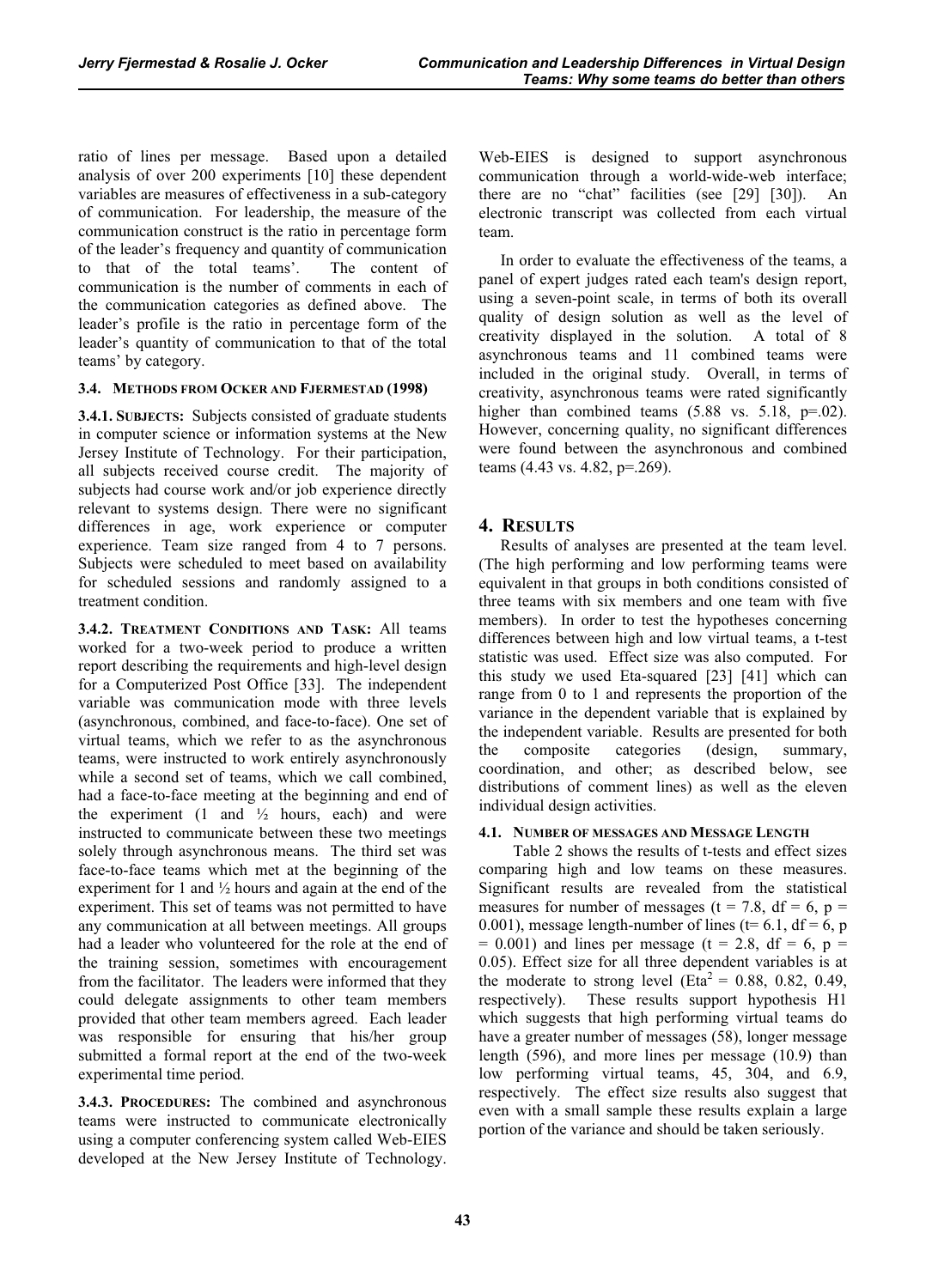| <b>Measure</b>               | Mean<br><b>High Performing</b><br><b>Teams</b><br>(Std) | Mean<br><b>Low Performing</b><br><b>Teams</b><br>(Std) | t-statistic | <b>Effect Size</b><br><b>Eta-Squared</b> |
|------------------------------|---------------------------------------------------------|--------------------------------------------------------|-------------|------------------------------------------|
| Number of<br><b>Messages</b> | 58 (28)                                                 | 45(13)                                                 | $7.8**$     | 0.88                                     |
| Message<br>Length<br>(Lines) | 596 (211)                                               | 304(80)                                                | $6.1**$     | 0.82                                     |
| Lines per<br>Message         | 10.9(3.5)                                               | 6.9(1.6)                                               | $2.8^{+}$   | 0.49                                     |

Table 2: T-test Results- Mean Number of Messages, Message Length and Lines per Message

\*\* = significant at  $\alpha$  = 0.001; t(6)  $_{\alpha=0.01}$  where t  $_{\text{crit}}$  = 5.2

+ = significant at  $\alpha$  = 0.05; t(6)  $_{\alpha=0.05}$  where t  $_{\text{crit}}$  = 1.9

### **4.2. MESSAGE CONTENT**

 Table 3 shows the results of t-tests and size effects for each composite category, based on the message length. The results show that design and summary composite categories of the high performing virtual design teams had a significantly greater message length (number of lines). The high performing virtual teams had more than twice as many message lines of communication in the design category as the low performing virtual teams (467 vs. 206,  $t = 8.8$ , df = 6, p

 $= 0.01$ ). In terms of the summary category, the low performing virtual teams did not have any messages at all. The high performing teams had a mean of 243 lines of communication versus 2 lines of communication for the low performing teams. (t = 2.7, df = 6, p = 0.05). The effect sizes were also high to moderate (Eta<sup>2</sup> =  $0.90$ ) and 0.49, respectively). There were no significant differences between the high and low performing virtual teams for the coordination and 'other' composite categories of communication

Table 3: T-Test Results per Composite Category using Mean Message Length (Number of Lines)

| <b>Measure</b> | Mean                   | Mean                  | t-statistic | <b>Effect Size</b> |
|----------------|------------------------|-----------------------|-------------|--------------------|
|                | <b>High Performing</b> | <b>Low Performing</b> |             | <b>Eta-Squared</b> |
|                | <b>Teams</b>           | <b>Teams</b>          |             |                    |
|                | (Std)                  | (Std)                 |             |                    |
| Design         | 467 (118)              | 206 (124)             | $8.8*$      | 0.90               |
| <b>Summary</b> | 243 (104)              | 2(2)                  | $2.7+$      | 0.47               |
| Coordination   | 64 (14.7)              | 39 (13.2)             | Ns          | $\sim$             |
| Other          | 41 $(20.6)$            | (12.5)                | <b>Ns</b>   | $\sim$             |

 $=$  significant at  $\alpha = 0.01$ ; t(6)  $_{\alpha=.01}$  where t  $_{\text{crit}} = 3.14$ + = significant at  $\alpha$  = 0.05; t(6)  $_{\alpha=0.05}$  where t  $_{\text{crit}}$  = 1.9

Table 4 breaks down the composite communication category of design into content and type. Concerning the former, high performing teams generated significantly more communication regarding the functionality  $(t =$ 7.0, df = 6, p = 0.001), interface design (t= 3.9, df = 6, p  $= 0.01$ ), and implementation (t= 4.7, df = 6, p = 0.01) of the CPO than did the low performing teams. Effect size was also strong for these dependent variables ( $Eta^2$  = 0.86, 0.65, and 0.73, respectively). Furthermore, in terms of design type, the high performance virtual teams.communicated significantly more clarifications  $(t= 4.5, df = 6, p= 0.01)$  than the low performing teams. The effect size was also strong for this variable ( $Eta^2$  = 0.71). Even though the high performing teams had a greater message length (number of lines) on the other content (advantages and disadvantages) and type of communications (alternatives, criterion, and clarifications) they were no significant differences. These differences in communication content provide support for hypothesis H2.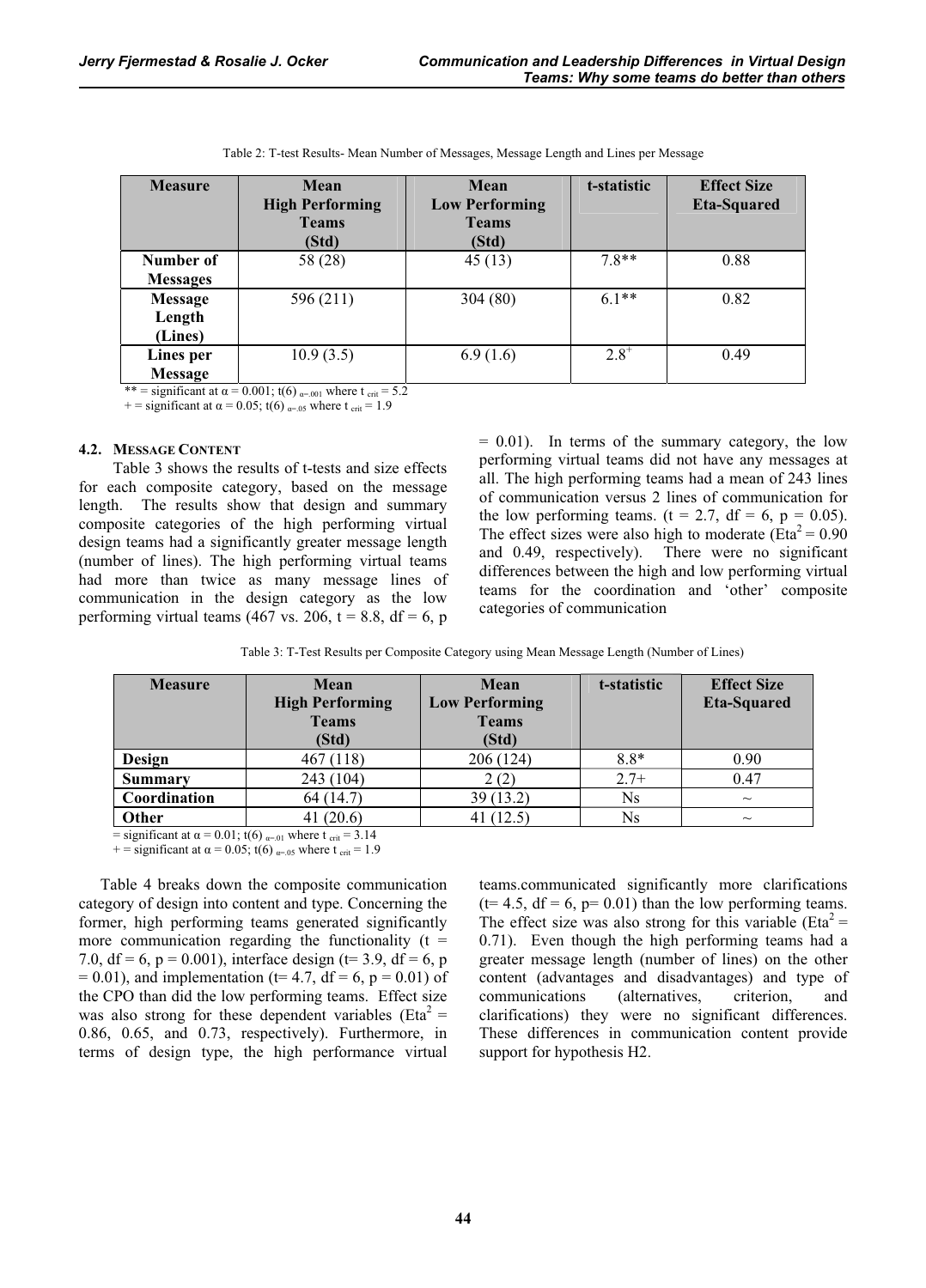| Design<br>Communication | Mean<br><b>High Performing</b><br><b>Teams</b><br>(Std) | Mean<br><b>Low Performing</b><br><b>Teams</b><br>(Std) | t-statistic    | <b>Effect Size</b><br><b>Eta-Squared</b> |
|-------------------------|---------------------------------------------------------|--------------------------------------------------------|----------------|------------------------------------------|
| <b>Content:</b>         |                                                         |                                                        |                |                                          |
| Functionality           | 177 (38)                                                | 86 (35.4)                                              | $7.0**$        | 0.86                                     |
| Interface               | 91(13)                                                  | 52(33)                                                 | $3.9*$         | 0.65                                     |
| Implementation          | 86 (43.4)                                               | 26(19.7)                                               | $4.7*$         | 0.73                                     |
| Advantages              | 24.5 (12.7)                                             | 16.5(7.9)                                              | $N_{\rm s}$    | $\sim$                                   |
| Disadvantages           | 11.3 $(6.6)$                                            | 12.8(4.4)                                              | N <sub>s</sub> | $\sim$                                   |
| <b>Type:</b>            |                                                         |                                                        |                |                                          |
| Alternatives            | 172 (38.8)                                              | 172(39.2)                                              | $N_{\rm s}$    | $\widetilde{\phantom{m}}$                |
| Criterion               | 50(39.4)                                                | 29(18.1)                                               | <b>Ns</b>      | $\sim\,$                                 |
| Clarifications          | 21.5(7.7)                                               | 9(8.5)                                                 | $4.5*$         | 0.71                                     |

**Table 4: T-test Results for Content and Type of Design Communication Using Mean Message Length (Number of Lines)** 

\* = significant at  $\alpha = 0.01$ ; t(6)  $_{\alpha=01}$  where t  $_{\text{crit}} = 3.14$ 

\*\* = significant at  $\alpha$  = 0.001; t(6)  $_{\alpha=0.001}$  where t<sub>crit</sub> = 5.2

## **4.3. LEADERSHIP**

Table 5 shows the results of analyses on leaders' communication measured as the ratio (percent) of communication by the team leader relative to that of the total team. The results indicate that there are no significant differences in the percentages of the leaders number of messages relative to the teams number of messages between the high performing teams (36.5) and the low performing teams (27.3) However, the results suggest that the virtual team leader contributed a large portion of communication content, as measured by the ratio of the teams leader's message length (number of lines) relative to the team's message length (number of lines), 43.3% for the high performing teams to 22.3% for the low performing teams,  $(t = 7.1, df = 6, p = 0.00)$ . The effect size is also large (Eta<sup>2</sup> = 0.89). The communication profile (Figure 2) shows that the high performing virtual team leaders have a greater (but not significant) percentage of communication in design communication type (alternatives, clarifications, and criterion) than the leaders of the low performance virtual teams. The high performing leaders have a greater percentage of communication in the "Summary" composite category, but not the in the "Design" and "Other" category than the low performance team leaders. This shows support for hypothesis H3 and H4.

| Table 5: T-test Results for Team Leaders Using Ratio of Leaders Messages to that of the Team |  |  |
|----------------------------------------------------------------------------------------------|--|--|
|----------------------------------------------------------------------------------------------|--|--|

| <b>Measure</b>                                | Mean<br><b>High Performing</b><br><b>Teams</b><br>(Std) | Mean<br><b>Low Performing</b><br><b>Teams</b><br>(Std) | t-statistic | <b>Effect Size</b><br><b>Eta-Squared</b> |
|-----------------------------------------------|---------------------------------------------------------|--------------------------------------------------------|-------------|------------------------------------------|
| % Number of<br><b>Messages</b>                | 36.5(9.5)                                               | 27.3 (19.4)                                            | $N_{\rm s}$ | $\sim$                                   |
| $%$ Message<br>length                         | 43.3(8.5)                                               | 22.3(8.3)                                              | $7.1**$     | 0.89                                     |
| % Summary<br>Messages Length<br>(No.of Lines) | 45.9(42.6)                                              | 0                                                      | $5.0*$      | 0.76                                     |

\*\* = significant at  $\alpha$  = 0.001; t(6)  $_{\alpha=0.01}$  where t  $_{\text{crit}}$  = 5.2

\* = significant at  $\alpha$  = 0.05; t(6)  $_{\alpha=0.05}$  where t  $_{\text{crit}}$  = 3.14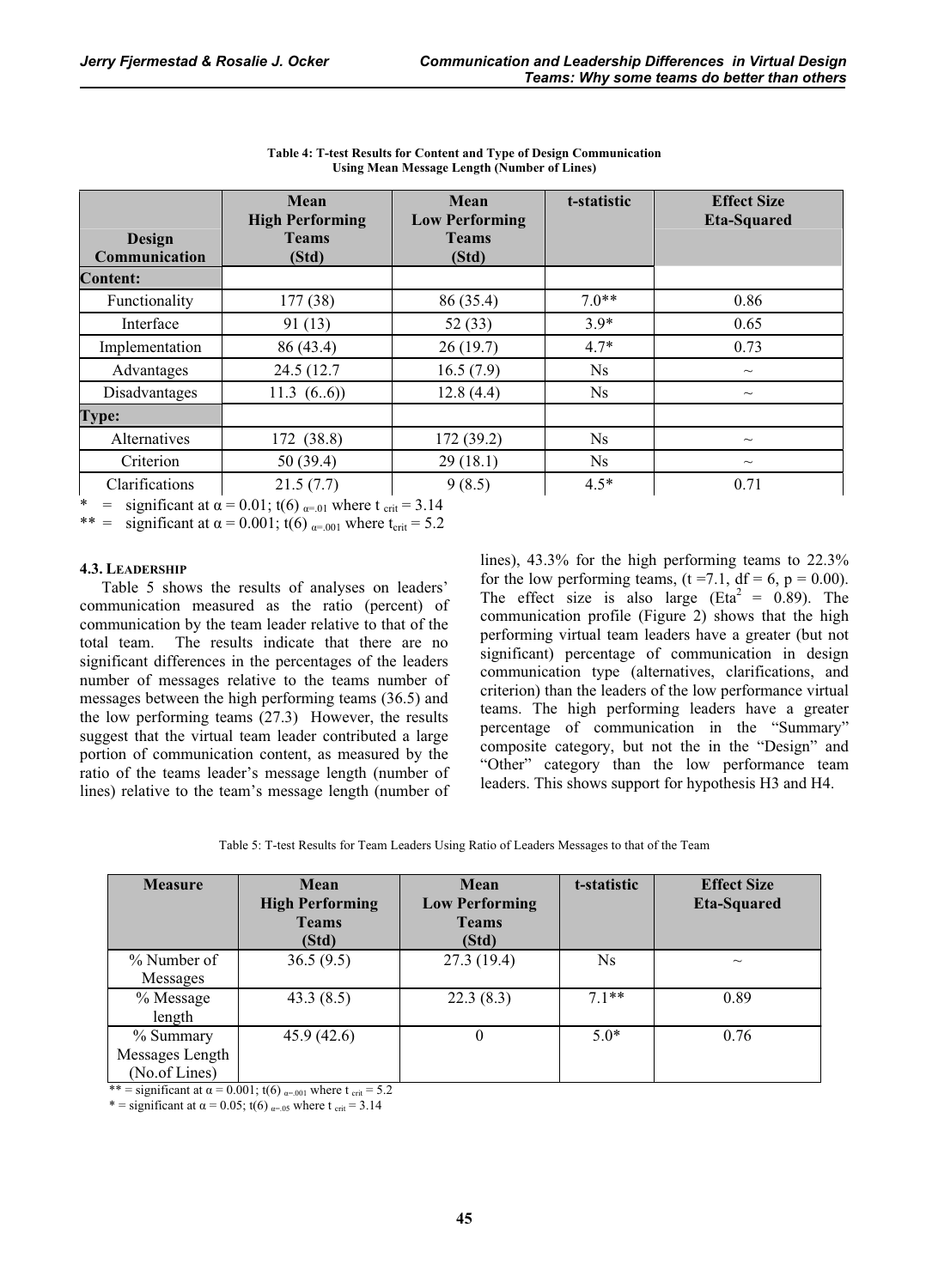

Figure 2: Team leader's Communication Profile

As shown in Table 5 and Figure 2 the leaders of the high performing virtual teams contributed 45.9% of the summary message length (in % of lines) compared to 0% for the leaders of the low performing virtual design teams ( $t = 5.0$ , df  $= 6$ , p  $= 0.05$ ). The effect size is also large (Eta<sup>2</sup>  $= 0.76$ ). Thus, hypothesis H5 is supported.

### **5. DISCUSSION, IMPLICATIONS, AND**

#### **LIMITATIONS**

Overall, the high performing virtual design teams differed from their low performing counterparts in terms of number of messages, message length and in the content profile of those messages. The high performing teams had significantly more messages, longer messages as measured by the number of lines) and had a higher message length per message than the low performing teams. Additionally, the leaders of the high teams had more messages and longer messages than the leaders of the low teams. High performing teams communicated more regarding aspects of the design (especially functionality, interface design and implementation considerations). They also spent considerably more messages and message length focused on summarizing their work and discussing the write-up of the report covering the CPO project design. Our analysis indicates that the high performing teams communicated more than the low performance teams. Simply put, it takes more effort to communicate more, especially in virtual space. The high performance teams not only communicated more, but they communicated regarding key design aspects of the CPO project. Through their increased communication, it is not hard to conceive that they generated a greater number of high quality and creative ideas.

Additionally, and maybe as a consequence of the increased amount of messages, the high performance teams spent time summarizing their work and sharing these summaries with their teammates. This supports the distributed-cognition theory [16] in that the summarization is the development of a shared understanding. Although the high and low performance teams did not differ with respect to the amount of messages concerning team management issues, we expect that the summaries served a coordination function by keeping members apprised of their teammates' ideas and progress. These summaries also appear to be a key when preparing the final design report. Inspection of the transcripts shows that much of the design reports came directly from the text of comments, many of which were summary comments. It is the leaders in the high performing teams that do the summarization. In three of the four high performing teams this was the case. In the fourth team, another team member did the summarization and thus was an emergent leader. In the low performing teams the leaders did not do any summarization at all. Thus, it is plausible that this simple act of summarizing work, coupled with the not-so-simple act of putting forth more effort, were key aspects of the success of the high performance virtual design teams. As several researchers suggest [3] [7] [12] [21] [48] effective teams have effective leaders who actively facilitate the sharing of specific information. This further support the observations from [3] where the leaders of the more effective teams took on the role of monitor and producer In the case of this particular study the leaders are organizing the ideas about the functionality and design of the task for the rest of the team. This summary then becomes the cornerstone of their final report.

These results support and enhance the results reported by Yoo and Alavi [51]. They did not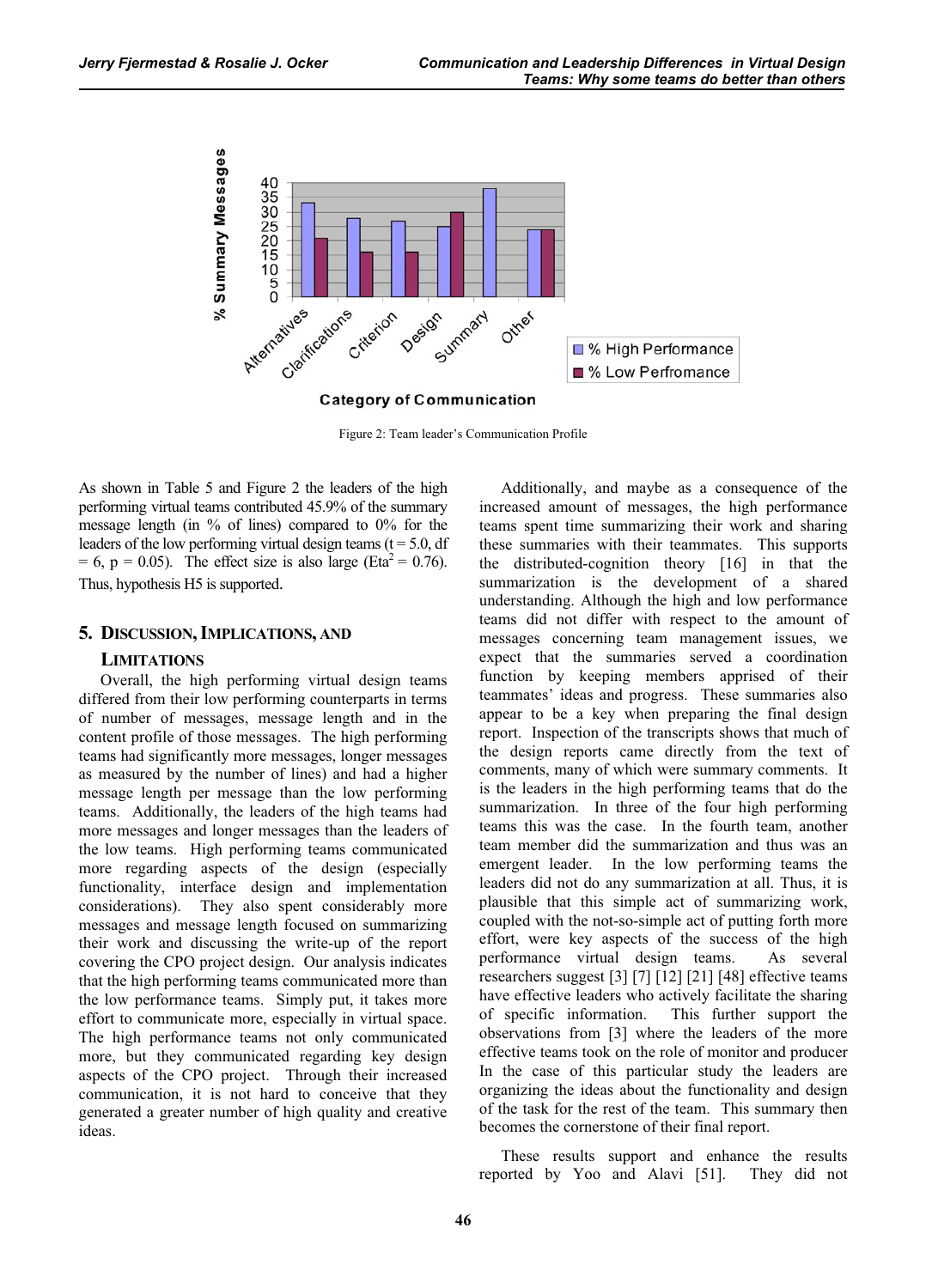investigate high and low performing teams, but reported that leaders (emergent) send more and longer messages than their team members did. Also, Yoo and Alavi [51] suggested that the leaders enacted different roles, those of initiator, scheduler, and integrator. This is supported in this study and further augmented in that there are significant differences between what the leaders do in high versus low performing teams; the leaders of the high performing teams generate more and longer messages, and more importantly act as an integrator by providing summaries of the team work.

Our major contributions in this study are that there are indeed measurable differences (number of messages and message length) between high and low performing virtual teams. The fact that, overall, virtual design teams in our series of experiments [29] [30] [31] have out-performed face-to-face teams in terms of the quality and creativity of the design deliverable, without any structure to the team interaction process, is encouraging. Our results reinforce the overall findings in other technology-mediated research that technology mediation improves performance [10].

A second contribution is that the content of the communication is also different between high and low performing teams. The high performing teams communicate more on the task related issues (functionality, interface, and implementation as well as on summarizing their communications. This is the first study that has shown these differences in the patterns of communication of high and low performing teams.

A third contribution is that this study has shown it is the leaders who do much of the summarization and create the shared intelligence. Yoo and Alavi [51] reported that it was the leaders who carried out a significant portion of load integrating the team members' work into the teams' final deliverables. In this analysis of Ocker and Fjermestad's [29] data, the high performing team leaders are the ones responsible for summarizing the team's ideas and integrating them into the final report. In the low performing teams, it is the absence of this integration by a leader or an emergent leader which leads to a lower performing team as measured by creativity and quality. Without this integration by a leader, the low performing team continues to generate ideas, which does not lead to a cohesive report, in this case the CPO report.

Given the inherent difficulty of design work, the fact that some virtual teams failed miserably should not be surprising. Asking people to accomplish complex collaborative work without the freedom to regularly meet face-to-face is challenging, to say the very least. While some teams perform quite well in virtual situations where no group interaction structure is given,

other than providing the work assignment and a deadline, other teams seem to flounder under these circumstances. It seems that in the virtual world, time management skills and structure may be even more important, as it is much easier to ignore team members and your responsibilities when you are working virtually.

A fourth contribution is that this study provides experimental support of the distributed- cognition information processing theory [16]. It is the leaders through summarization or monitoring and producing [3] that aid the teams to produce higher quality and creative outcomes.

# **5.1. IMPLICATIONS FOR PROFESSIONALS AND MANAGERS**

There are several implications for professionals, managers and software designers. First, managers need to understand the nature of virtual teams and leadership. As Avolio, et al. [1] suggest, we must examine the patterns that emerge overtime interacting with the team, technology and the task. For example, it appears that the low performance teams never completed idea generation; they just keep on brainstorming regarding aspects of the design. On the other hand, the high performance teams entered a summarization phase, which appears to be directly linked to the report writing phase. This matches the results of the Olson et al., [32] where the teams spent 30% of their time in summaries and walkthroughs. This also supports the leadership literature where teams and leaders find ways to share and facilitate information [12] [13] [25] [51]. Second, leaders need to be aware of the transitions (for instance, from idea generation and brainstorming to building consensus to generating the final deliverable) that teams need to make in order to successfully meet their deadlines. These transitions also have implications for software designers- to design flexible collaborative systems with structures for idea generation, summaries, report writing, and other appropriate areas to help coordinate and organize virtual communication.

# **5.2. IMPLICATIONS FOR RESEARCHERS**

 This is a preliminary study based on four teams in each condition. Additional studies with at least eight to 10 teams per condition should be run. Furthermore, in order to generalize these findings case and field studies comparing the performance of virtual teams should be run. An additional potential contribution from this research is by carefully integrating some process structure either through leadership or software may help a team to a higher level of performance. The software could either be structure following from or work through artificial intelligence to inform the team to move to the next phase of work [46].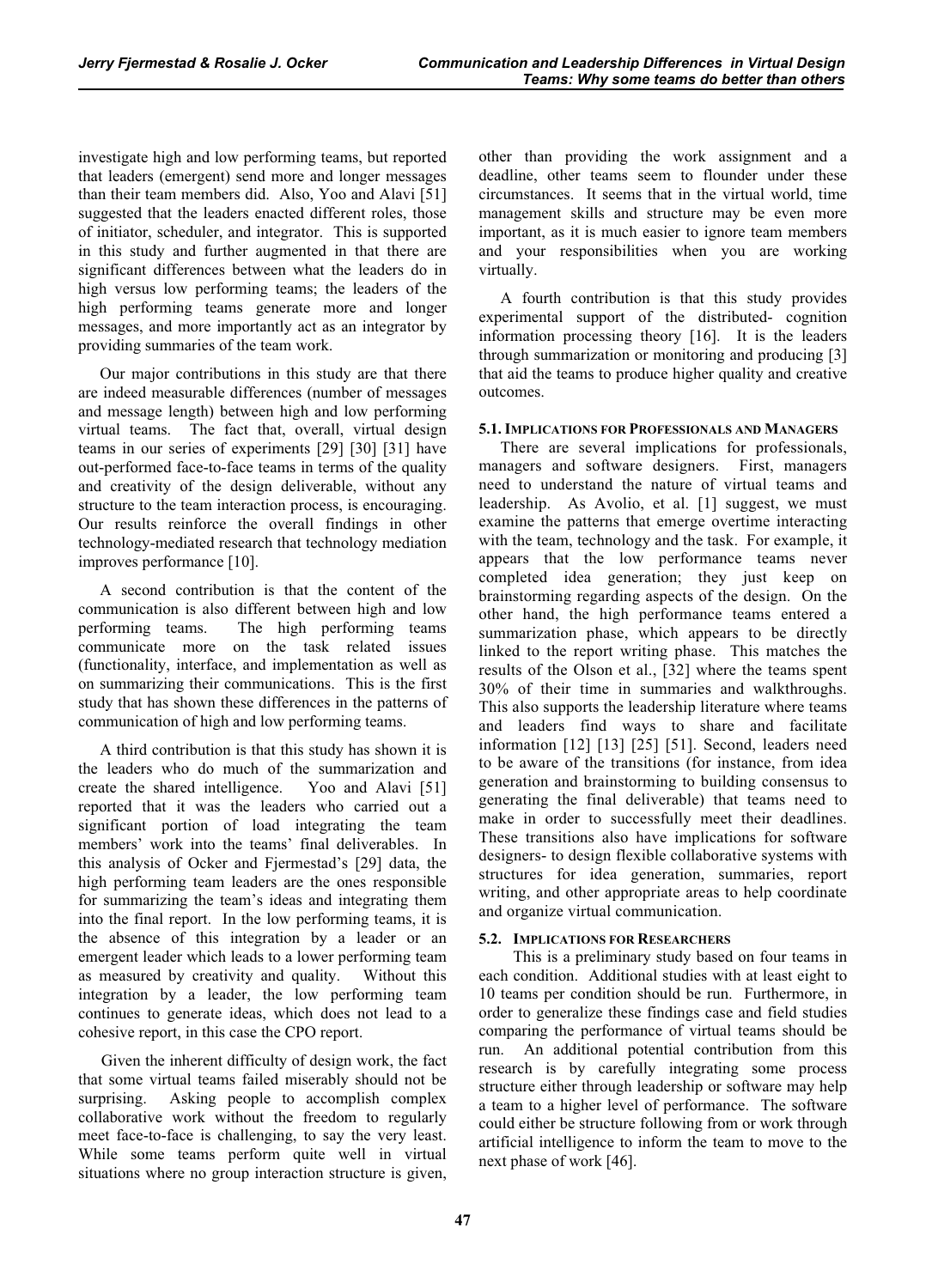## **5.3. LIMITATIONS**

The results of this study should be interpreted within the context of its limitations. This is a preliminary study with small team sizes. Even though the results are significant and the effect size in general is medium to strong there were only four teams in each condition. As several researchers suggest [12] [13] virtuality is on a continuum. The experiment confined the virtual teams to only one mode of communication. Some teams may have performed better with blended or self selected communication modes. Furthermore, this is fast paced world teams use many different forms any combinations communication including: FtF, chat, video, email, telephone, cell phone, fax.). Several studies are in the pilot mode investigating partially distributed teams selfselecting communication modes.

Another limitation is the use of students as subjects. Even though the students were graduate students, many with full time jobs, the teams may differ from members of virtual teams in actual organizations because they have less experience working in teams and solving organizational tasks.

## **Acknowledgements**

Partial funding for this research was provided by the National Science Foundation grant 9015236 and the New Jersey Center for Multi-Media Research. Additional support was provided by the Lier Foundation. We would like to thank three outstanding anonymous reviewers for there careful and supportive review of this manuscript. A special thank you is extended to Nicholas C. Romano, Jr. for help with portions of the manuscript. The opinions expressed are those of the authors.

## **REFERENCES**

- [1] B.J. Avolio, S. Kahai, and G.E. Dodge, Eleadership: implications for theory, research, and practice, *Leadership Quarterly*, 11(4): 615-668, 2001
- [2] G. Barczak, and D. Wilmon, Leadership differences in new product development teams, *Journal of Product Innovation Management*, 6(3): 159-167, 1989.
- [3] T.A. Carte, L. Chidambaram, and A. Becker, Emergent leadership in self-managed virtual teams, *Group Decision and Negotiation*, 15, pages 323-343, 2006.
- [4] P. Castka, C.J. Bamber, J.M. Shapre, and P. Belohoubek, Factors affecting successful implementation of high performance teams, *Team Performance Management*, 7(7/8): 123- 134, 2001.
- [5] M.R. Cutosky, J.M. Tenenbaum, and<br>J.Glicksmant, Madefast: Collaborative Collaborative engineering over the Internet, *Communications of the ACM*, 39(9): 78-87, 1996.
- [6] S.J. Derry, L.A. DuRussel, and A.M. O'Donnell, Individual and distributed cognition in interdisciplinary teamwork: a developing case study and emerging theory, *Educational Psychology Review*, 10(1): 25-56, 1998.
- [7] A.C. Edmondson, M.A. Roberto, and M.D. Watkins, A dynamic model of top management team effectiveness: managing unstructured task streams, *The Leadership Quarterly*, 14(3): 297- 325, 2003.
- [8] K.M. Eisenhardt, Building Theories from Case Study Research, *Academy of Management Review*, 14(4): 532-550, 1989.
- [9] J. Fjermestad, An integrated framework for group support systems, *Journal of Organizational Computing and Electronic Commerce*, 8(2): 83- 107, 1998..
- [10] J. Fjermestad and S.R. Hiltz, An assessment of group support systems experimental research: Methodology and results, *Journal of Management Information Systems*, 15(3): 7-149, 1999.
- [11] J.F. George, G. Easton, J.F. Nunamaker, and G.B. Northcraft, A study of collaborative group work with and without computer-based support, *Information Systems Research*, 1(4): 394-415, 1990.
- [12] T.L. Griffith, and M.A. Neale, Information processing in traditional, hybrid, and virtual teams: from nascent knowledge to transitive memory, in *Research in Organizational Behavior,* B. M. Staw and R. I.Sutton (Eds.), Volume 23, pages 379-421, JAI Press, Stamford, 2001.
- [13] T.L. Griffith, J.E. Sawyer, and M.A. Neale, Virtualness and knowledge in teams: managing the love triangle of organizations, individuals, and information technology, *MIS Quarterly*, 27(2): 265-287, 2003.
- [14] R.A. Guzzo, Fundamental considerations about work groups, in Handbook of Work Group Psychology, West, M.A., (Ed), John Wiley, & Sons, West Sussex, England, 1996.
- [15] R.J. Hackman and C.G. Morris, Group tasks, group interaction processes and group performance effectiveness: a review and proposed integration, in Advances in Experimental Social Psychology, L. Berkowitz, (Ed.), Academic Press, New York, 1975.
- [16] V.B. Hinsz and R.S. Tindale, and D.A. Vollrath, The emerging conceptualization of groups as information processors, *Psychology Bulletin*, 121(1): 43-64, 1997.
- [17] A.B. Hollingshead and J.E. McGrath,. Computer-assisted groups: a critical review of the empirical research, in Team Effectiveness and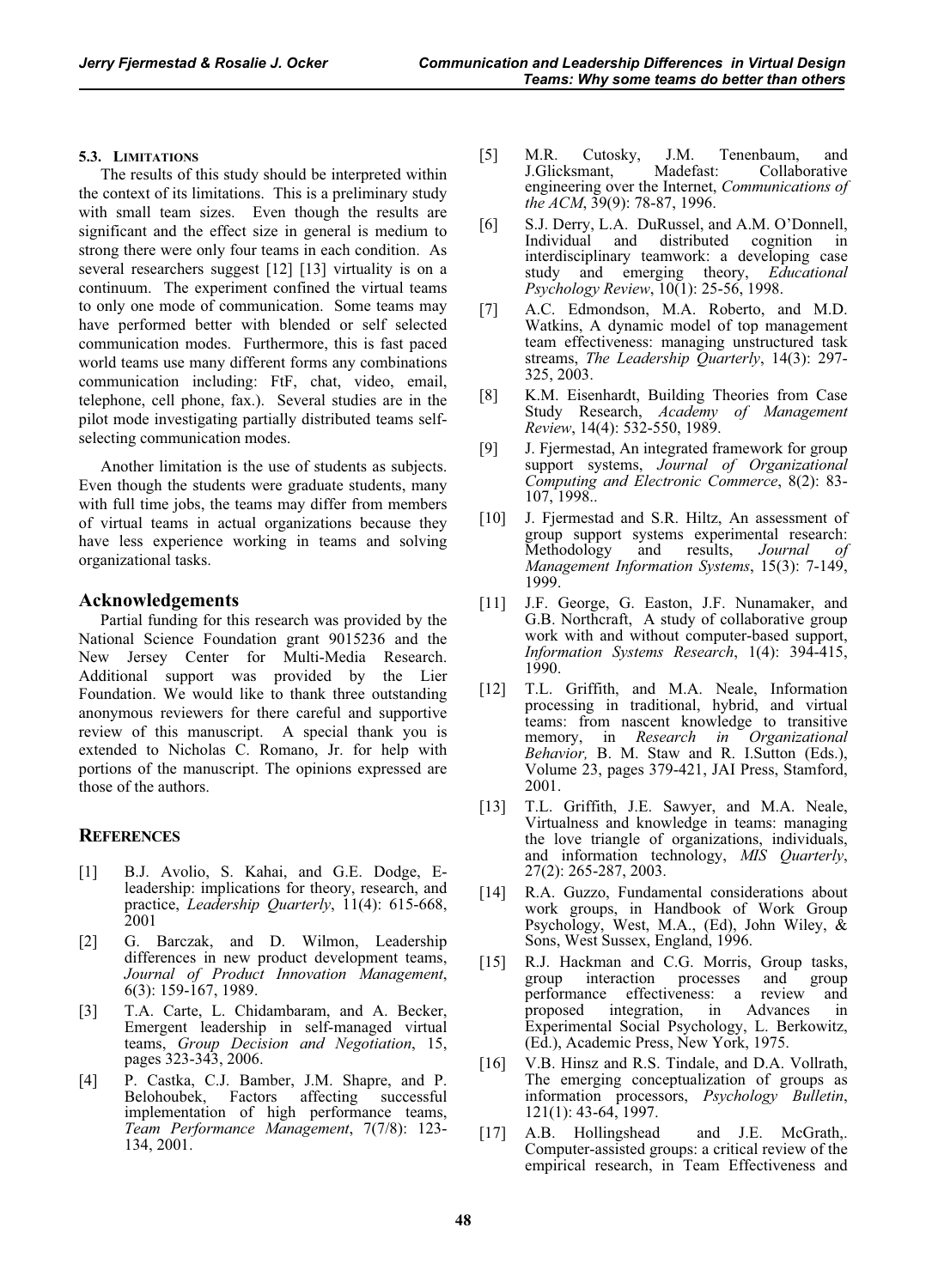Decision Making in Organizations, R.A. Guzzo and E. Salas, (Eds.), Jossey-Bass, San Francisco, 1995.

- [18] S.L. Jarvenpaa, K. Knoll, and D.E.Leidner,. Is anybody out there? Antecedents of trust in global virtual teams, *Journal of Management Information Systems*, 14(4): 29-64, 1998.
- [19] S.L. Jarvenpaa and D.E.Leidner, Communication and Trust in Global virtual teams, *Organization Science*, 10(6): 791-815, 1999.
- [20] T. Kayworth and D. Leidner, The global virtual manager: a prescription for success, *European Management Journal*, 18(2): 183-194, 2000.
- [21] K.W. Kerber and A.F. Buono, Leadership challenges in global virtual teams: lessons from the field, S.A.M. *Advanced management Journal*, 69(4): 4-10, 2004.
- [22] S.T. Kinney and R.R. Panko, Project teams: profiles and member perceptions-Implications for group support system research and products, *Proceedings of the 29th Hawaii International Conference on System Sciences*, 1996.
- [23] R.E. Kirk, Experimental design: Procedures for the behavioral sciences, Brooks/Cole Belmont, CA, 1982.
- [24] D. Knight, C.C. Durham, and E.A. Lock, The relationship of team goals, incentives, and efficacy to strategic risk, tactical implementation, and performance, *Academy of Management Journal*, 44(2): 26-338, 2001.
- [25] R.T. Leenders, J.M.L. van Engelen, and J. Kratzer. Virtuality, communication, and new product team creativity: a social network perspective, *Journal of Engineering Technology Management*, 20(1): 69-92, 2003.
- [26] M.L. Maznevski and K.M. Chudoba,. Bridging space over time: global virtual team dynamics and effectiveness, *Organization Science*, 11(5): 473-492, 2000.
- [27] J.E. McGrath and A.B. Hollingshead, Groups Interacting with Technology, Sage Publications, CA, 1994.
- [28] T.P. Moran and J.M. Carroll, Design rationale: concepts, techniques, and use, Erlbaum Associates, N.J, 1996.
- [29] R.J. Ocker and J.Fjermestad, Web-based computer-mediated communication: an experimental investigation comparing three communication modes for determining software requirements, *Proceedings of the Thirty-First Annual Hawaii International Conference on Systems Sciences*, pages, 88-97, 1998.
- [30] R.J. Ocker, .J. Fjermestad, S.R. Hiltz, and K. Johnson, Effects of four modes of group communication on the outcomes of software requirements determination, *Journal of Management Information Systems*, 15(1): 99-118, 1998.
- [31] R.J. Ocker, S.R. Hiltz, M. Turoff, and J. Fjermestad, The effects of distributed group

support and process structuring on software requirements development teams, *Journal of Management Information Systems*, 12(3): 127- 153, 1996

- [32] G.M. Olson, J.S. Olson, M. Carter, and M. Storrosten,. Small group design meetings: an analysis of collaboration, *Human Computer Interaction*, 7, pages, 347-374, 1992.
- [33] J.S. Olson, G.M. Olson, M. Storrosten, and M. Carter, Groupwork close up: a comparison of the group design process with and without a simple group editor, *ACM Transactions on Information Systems,* 11(4): 321-348, 1993.
- [34] R.R. Patrashkova-Volzdoska, S.A. McComb, and S.G. Green, Examining a curvilinear relationship between communication frequency and team performance in cross-functional project teams, *IEEE Transactions on Engineering Management*, 50(3): 262-269, 2003.
- [35] A. Pettigrew, Longitudinal field research on change: Theory and practice, National Science Foundation Conference on Longitudinal Research Methods in Organizations, Austin, TX, 1988.
- [36] G. Piccoli and B.Ives, Trust and the unintended effects of behavior control in virtual teams, *MIS Quarterly*, 27(3): 365-395, 2003.
- [37] M.B. Pinto and J.K. Pinto, Project team communication and cross-functional cooperation in new program development, *Journal of Product Innovation Management*, 7(3): 200-212, 1990.
- [38] M.S. Poole and R.Y. Hirokawa, Communication and Group Decision Making, Sage, New York, 1986.
- [39] G.P. Powell and B. Ives. Virtual teams: a review of current literature and directions for future research, T*he Data Base for Advances in Information Systems*, 35(1): 6-37, 2004.
- [40] S. Qureshi, M. Liu, and D. Vogel, The effects of electronic collaboration in distributed project management, *Group Decision and Negotiation,* 15, pages, 55-75, 2006.
- [41] R. Rosenthal and R.L. Rosnow, Essentials of behavioral research: Methods and data analysis, McGraw Hill, New York, 1991.
- [42] A.F. Rutkowski, D.R. Vogel, M.V. Genuchten, T.M.A. Bemelmans, and M. Favier, Ecollaboration: the reality of virtuality, *IEEE Transactions on Professional Communication*, 45(4): 219-230, 2002.
- [43] S. Sanker, F. Lau, F., and S. Sanhay, Using an adapted grounded theory approach for inductive theory building about virtual team development, *The Data Base for Advances in Information Systems*, 32(1): 38-56, 2001.
- [44] J.B. Schmidt, M.M. Montoya-Weiss, and A.P. Massey, New product development decisionmaking effectiveness: comparing individuals, face-to-face teams, and virtual teams, *Decision Sciences*, 32(4): 575-600, 2001.